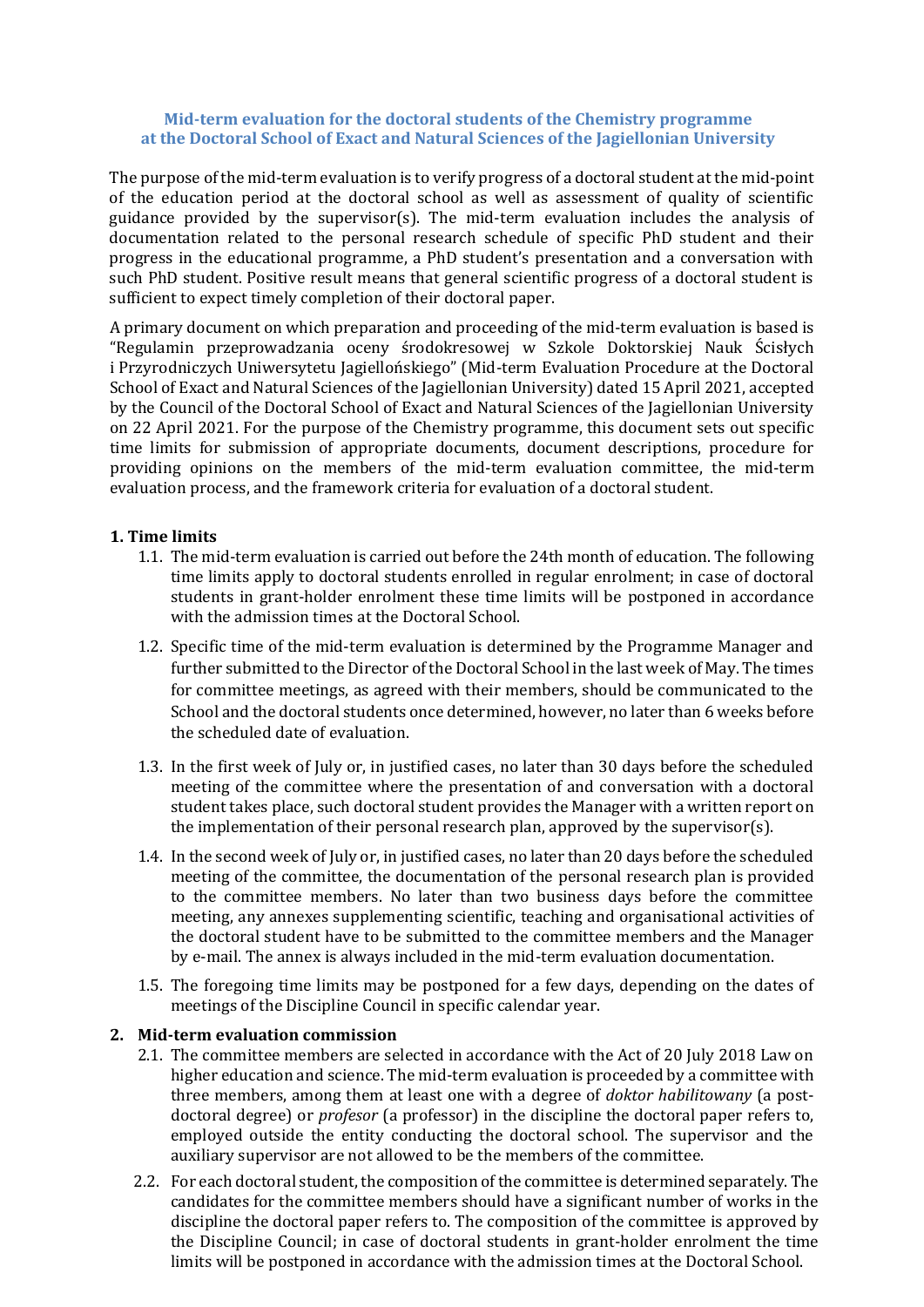2.3. No later than 6 weeks before the evaluation date, the Programme Manager provides the Director with a request to appoint the Committee with three members, all approved by the Discipline Council, submitting the files of proposed members of the Committee, with one of them indicated as a candidate for its chairperson.

## **3. Documentation**

- 3.1. The personal research plan completion report, providing a description of scientific activities and attached annual review sheets of specific doctoral student, a document showing an analysis of discrepancies against the most recent (and valid) personal research plan (including a list of any courses yet to be completed, if applicable), and the supervisor's opinion.
- 3.2. The doctoral student's review sheets for the last two years of education preceding the mid-term evaluation as provided by USOS (which contains the grades and the ECTS score), and, in case of doctoral students participating in any courses external to the Jagiellonian University, certified grade reports. Such documents serve to verify the educational progress of specific doctoral student at the doctoral school.
- 3.3. The copies (in electronic form) of all published works, divided to the ones related to the doctoral paper and the remaining ones; the doctoral students submits a statement on their contribution to such works.
- 3.4. A statement by the doctoral student, certified by their supervisor, concerning projected form of the doctoral paper (a doctoral paper, a cycle of publications with a foreword).
- 3.5. The scientific report by the doctoral student (no more than 4 pages), including:
	- a description of current state of knowledge in specific research field, including references to the most recent scientific literature;
	- a progress report on the doctoral paper, including preliminary results and their overview (it should include all published works resulting from the doctoral student's own work and indicate their places in the doctoral paper being prepared);
	- an overview of research plans for the remaining period of the doctoral studies.
- 3.6. The supervisor's opinion (no more than 1 page).

The opinion should indicate whether the previous work of the doctoral student has been successfully passed or not. Furthermore, the supervisor makes an assessment whether the student's activities yet to be completed may or may not be successfully completed in the time remaining to the end date of the education period (this refers to preparation of a scientific publication, completion of any research in progress, any new research paths, implementation of any planned courses which have not been completed yet).

## **4. Evaluation process**

As the committee meets with a doctoral student, they present an oral presentation, followed by a conversation concerning the topic of the presentation and the topic of their doctoral paper being prepared, and some answers provided by the student to questions chosen by the committee from a number of questions, previously made public.

- 4.1. A speech in the form of oral presentation of the topic, the purpose, the primary scientific hypotheses of the student's doctoral paper, and a synopsis of major results. The presentation time has to be less than 20 minutes. The presentation must include the following:
	- $-$  An introduction, emphasising substantive justification for the choice of the topic and the purpose of the student's work, and its research problem;
	- $-$  the hypothesis and the research questions;
	- any major research results which have been achieved yet.